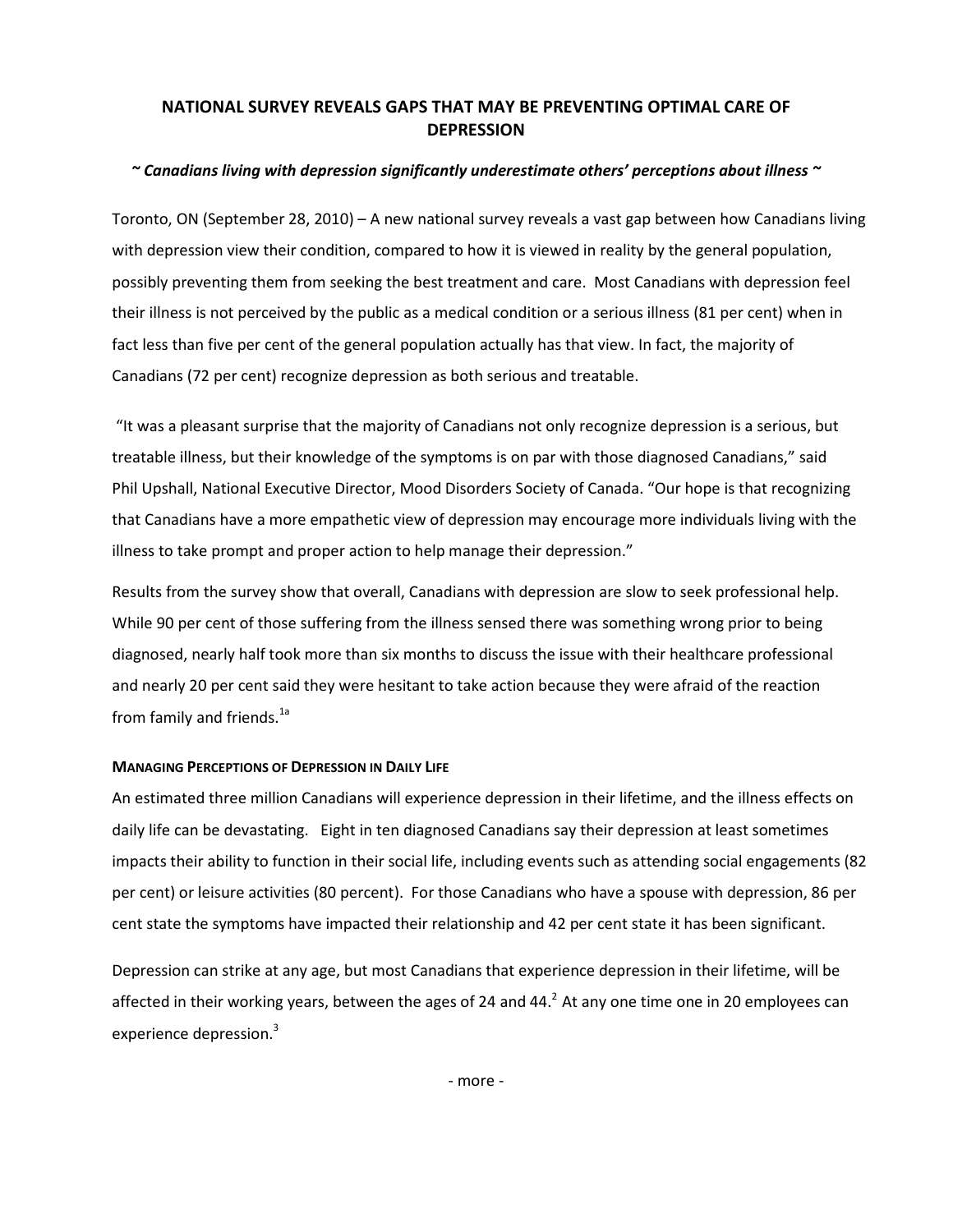# NATIONAL SURVEY REVEALS GAPS THAT MAY BE PREVENTING OPTIMAL CARE OF DEPRESSION/2

While the impact on productivity can be significant, employers may not recognize how relationships with coworkers can also be impacting performance. Most (67 per cent) respondents said their depression impacts their relationship with co-workers, with half avoiding contact altogether and nearly 40 per cent spending their non-work, workday hours in areas where no one else is around.<sup>1b</sup>

Survey findings demonstrate that Canadians are empathetic to those returning to work from disability as a result of their depression; Canadians living with depression report they were most commonly greeted with positive reactions from co-workers saying they either carried on as usual (42 per cent), were understanding and supportive (36 per cent), or offered to assist them with their work (11 per cent).<sup>1c</sup>

 "We are clearly making progress in the understanding and management of depression, however, we need to ensure that this knowledge and empathy towards those diagnosed with depression is translated into action," said Paula Allen, Vice President, Organizational Solutions, Shepell.fgi. "This survey found that three in ten employers made no accommodation when their employee returned to work and it is imperative that policies are in place that support workers through disability benefits, return to work programs and accommodation. All objectives are met if stigma goes away."

## TAKING ACTION TO MANAGE DEPRESSION

With proper diagnosis and treatment, people are able to manage their depression. For Canadians that do seek help, anti-depressant use is the most common approach to managing depression (92 per cent) , followed by talk therapy or counseling (71 per cent) and through diet, exercise and/or light therapy (45 per cent). $^{1d}$ 

"The good news is, satisfaction with medication is high, and those who discontinued treatment did so because they felt better and no longer required medication," said Dr. Jeff Habert commenting on the finding that 95 per cent of diagnosed Canadians report their current medication is effective.<sup>1e</sup> "What is concerning, is that on average, those who stopped taking their medication did so about six years ago, many because of side-effects, or fear of them.<sup>1f</sup> And along with increased awareness and changing attitudes, we've made great advancements with newer and better-tolerated medications."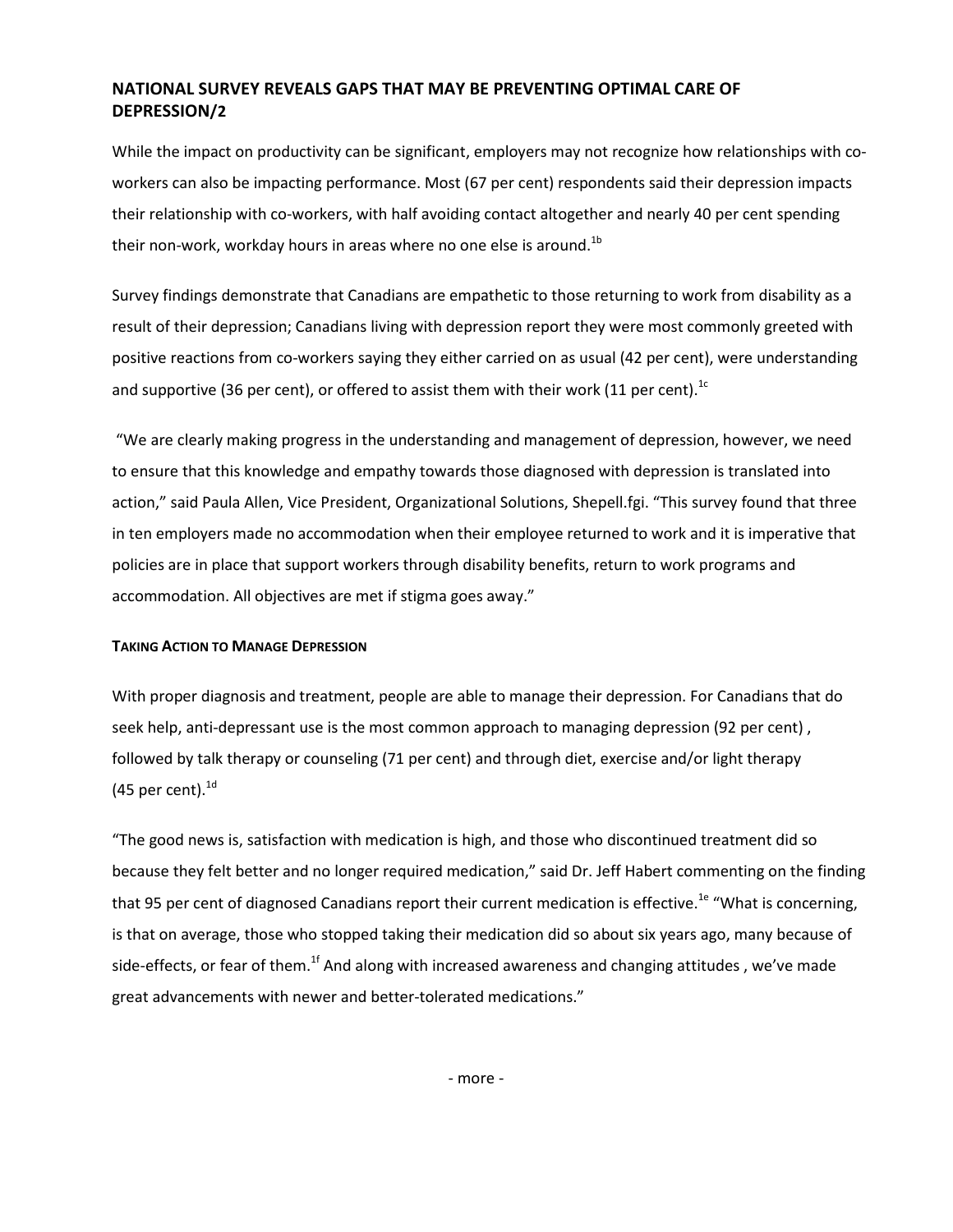# NATIONAL SURVEY REVEALS GAPS THAT MAY BE PREVENTING OPTIMAL CARE OF DEPRESSION/3

### SURVEY DESIGN AND METHODOLOGY

Conducted by Leger Marketing and sponsored by Pfizer Canada in partnership with Mood Disorders Society of Canada and Shepell.fgi, the survey consisted of two online questionnaires: one survey was conducted among Canadian adults diagnosed with depression; the other, among general population adult Canadians.

The survey of diagnosed Canadians was conducted in May 2010 using a national random sample of 810 respondents from a medical web panel who have been diagnosed with depression.

The survey of general population adult Canadians was conducted in May 2010 using a national random sample of 1587 respondents from Leger Marketing's web panel.

### ABOUT MOOD DISORDERS SOCIETY OF CANADA

The Mood Disorders Society of Canada (MDSC) is a national, not for profit, consumer driven, voluntary health charity committed to ensuring that the voice of consumers, family members and caregivers is heard on issues relating to mental health and mental illness and in particular with regard to depression, bipolar illness and other associated mood disorders. Its website – www.mooddisorderscanada.ca – provides resources and support on depression and other types of mood disorders.

#### ABOUT SHEPELL.FGI

For more than 30 years, Shepell.fgi has been Canada's leading provider of health and productivity solutions. Serving 7,000 clients and more than eight million employees and family members, Shepell.fgi strengthens the health of people and organizations across North America and internationally.